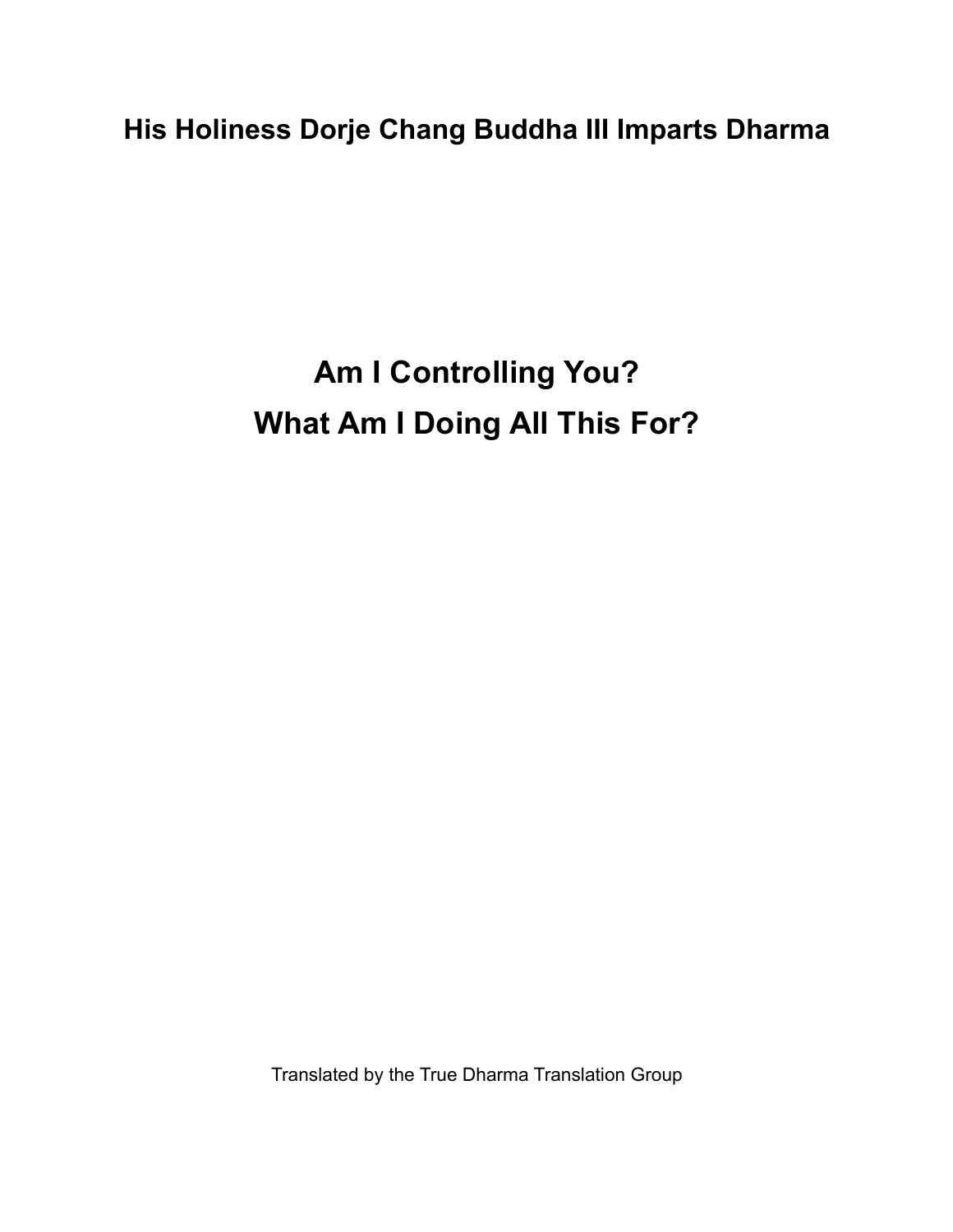## **Translators' Notes**

All of us in the True Dharma Translation Group express our profound gratitude to His Holiness Dorje Chang Buddha III for giving us the opportunity to translate this Dharma Discourse from Chinese into English. However, His Holiness Dorje Chang Buddha III has neither read nor acknowledged the correctness of the current translation.

This translation is based on a transcription of the audio recording of this Dharma Discourse. Since the Buddhist disciples, who transcribed the audio recording into Chinese text are from different countries and regions, might not have been familiar with colloquial words or dialects used in the Dharma Discourse, there might be errors in the transcript. The footnotes were not in the original Chinese transcript and were added by us as supplementary information to the translation.

Due to the limited abilities of the translation group, despite our having made the best effort, there are bound to be errors in this English translation. We beseech His Holiness Dorje Chang Buddha III and all Buddhas and Bodhisattvas to absolve us of the sins of making any mistakes in this translation.

Therefore, this English translation is only intended to be used as a reference while you are respectfully listening to the audio recording of the Dharma Discourse. This cannot be regarded as an official version of the Dharma Discourse. If anyone has any suggestions for the current translation to be improved, you are very welcome to let us know.

Only the audio recordings of the Dharma imparted by His Holiness Dorje Chang Buddha III and the Buddhist books authored by His Holiness Dorje Chang Buddha III that are published by authorized publishing houses can be considered official.

> True Dharma Translation Group May 22, 2022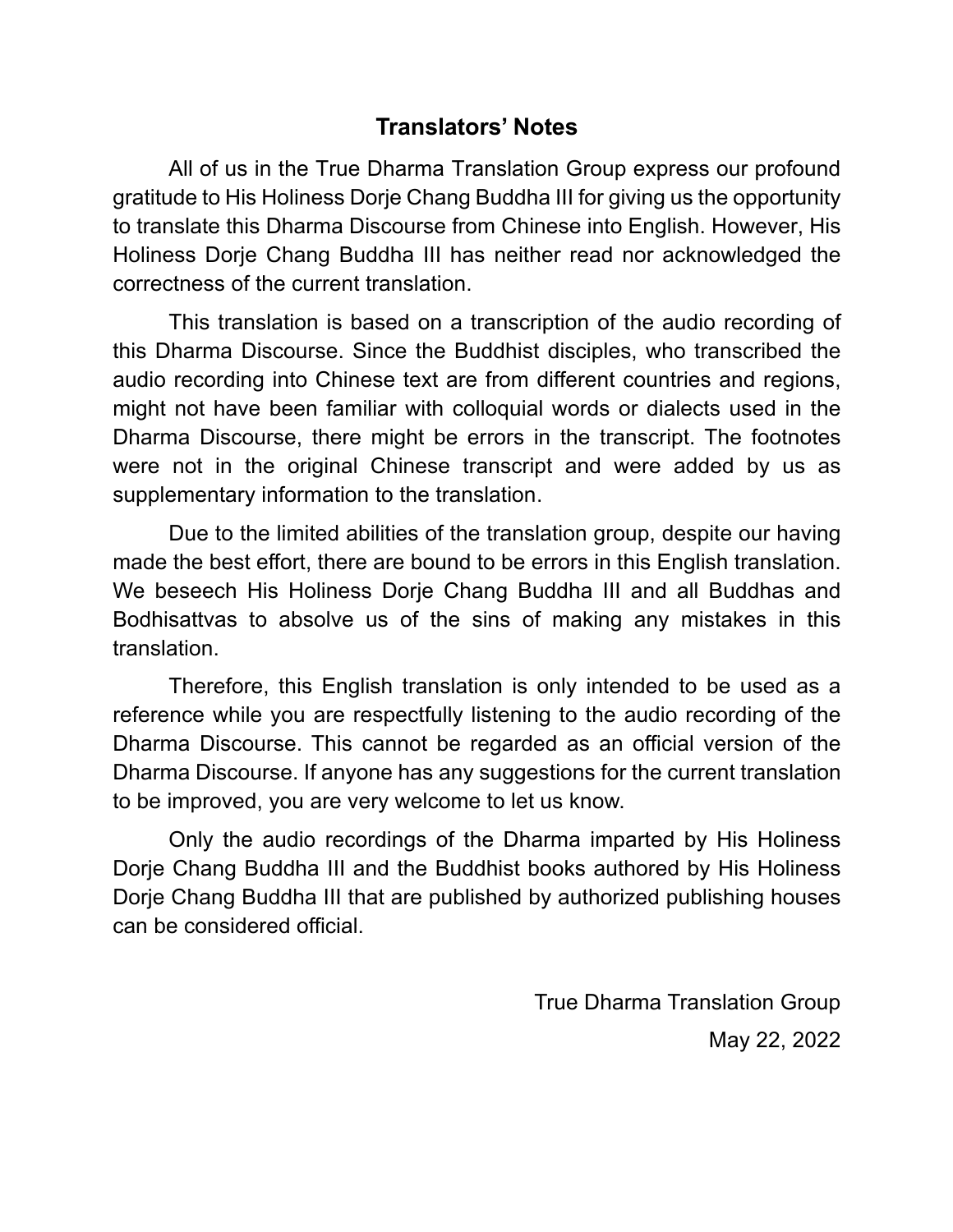## His Holiness Dorje Chang Buddha III Imparts Dharma Am I Controlling You? What Am I Doing All This For?

Sit down, everyone. I was just going to receive you today, and unexpectedly, I am now giving you a Dharma impartation. This karmic condition arose due to a Dharma teacher named Shi Huicong 釋慧聰 who is sitting on the side here. Is that you?

(The disciple Shi Huicong puts his palms together and respectfully replies: Yes.)

Speak louder!

(The disciple Shi Huicong puts his palms together and respectfully replies: Yes, I am Shi Huicong.)

He said he couldn't find the Dharma lineage of Dorje Chang Buddha III, so he went to China and there he found the Dharma lineage. All Buddhists, disciples, listen carefully: There is no Dharma lineage of Dorje Chang Buddha III in this world! There is also no Dharma lineage of any Dharma masters! The only Dharma lineage in this world is called Buddhism. Again, what Dharma lineage is this? It is called Buddhism: The Buddhism of Shakyamuni Buddha, and the Buddhism of all Buddhas in the ten directions. Keep this in mind forever! There is only one Dharma lineage. From now on, don't speak amateurishly.

(Members of the congregation put their palms together and respectfully reply: Yes.)

To say that you have follow the lineage of Dorje Chang Buddha III is absolutely nonsense, and it is a non-Buddhist way of thinking. Dorje Chang Buddha III does not come from any lineage, only Buddhism! Remember this forever. As to those so-called lineages, groups, patriarchs, sects, or schools, they are all factions. They are factions established over time by patriarchs after Shakyamuni Buddha entered parinirvāṇa. They are called factions.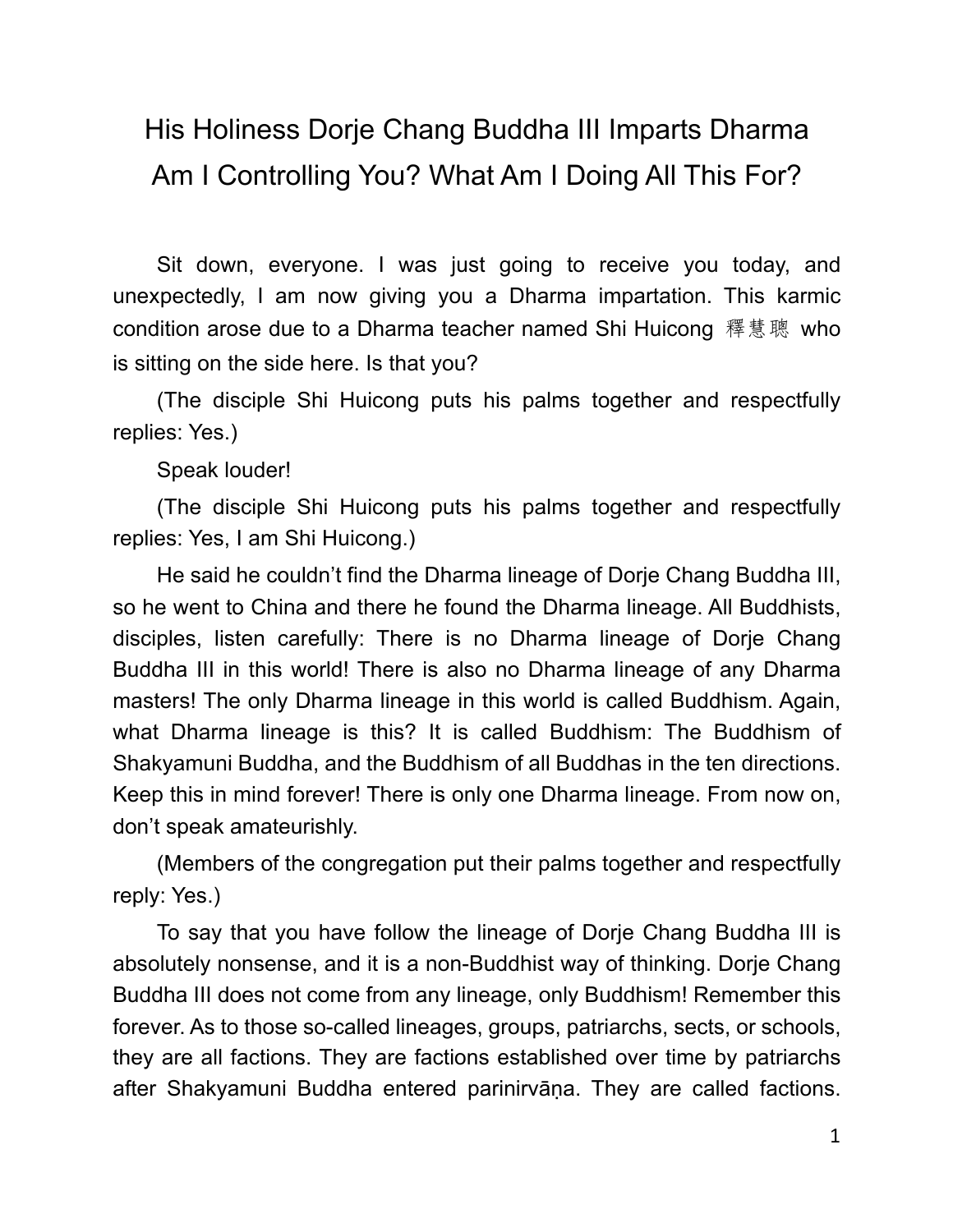Keep this in mind forever. Regardless of how accomplished those patriarchs were, what they established are still factions because within Buddhism, there is only the teaching of the Buddha, and there is only one lineage.

When this Dharma master raised this question earlier, he was in fact representing many people who have the same question. What exists in many people's mind-consciousness and idea is that "this is our lineage." This is very naive and a seriously erroneous understanding and view. This is even an evil view and it is wrong.

Think about it from a different perspective: Would you say that the teachings given by all the monastics and rinpoches in this world are the teachings of Buddhism? You could not possibly think this way. You have to query it. You have to question those teachings. Are what they teach the teachings of Buddhism? It requires verification. Buddhism means the teachings of Shakyamuni Buddha. However, monastics and rinpoches in many sects or schools are propagating Dharma. Their teachings have been passed down from one generation to another. Currently, a great many of those wearing Buddhist attire have already succumbed to evil views. Therefore, they haven't been Buddhists since a long time ago. Even though they are monks, they are not Buddhists. Even though they are rinpoches, they are not Buddhists. Even if they are geshes or larampa geshes, they are not Buddhists either. I am saying this matter-of-factly.

Why? What they teach are not Buddhist teachings at all. In the audio recorded Dharma, *True Dharma Discerns Evil Monastics* 正法鑒邪僧, that I imparted more than two decades ago, it was proven that those so-called eminent monks didn't really know the teachings of Buddhism. This phenomenon is especially prevalent in the recent era. A great number of socalled eminent monks in the recent era are giving people absolutely non-Buddhist teachings that are intermixed with the teachings from the Sutras of Shakyamuni Buddha. As a result, they have confused Buddhist practitioners who mistake those teachings as authentic Buddhist teachings. That's why I am telling you now: There is no such lineage that Dorje Chang Buddha III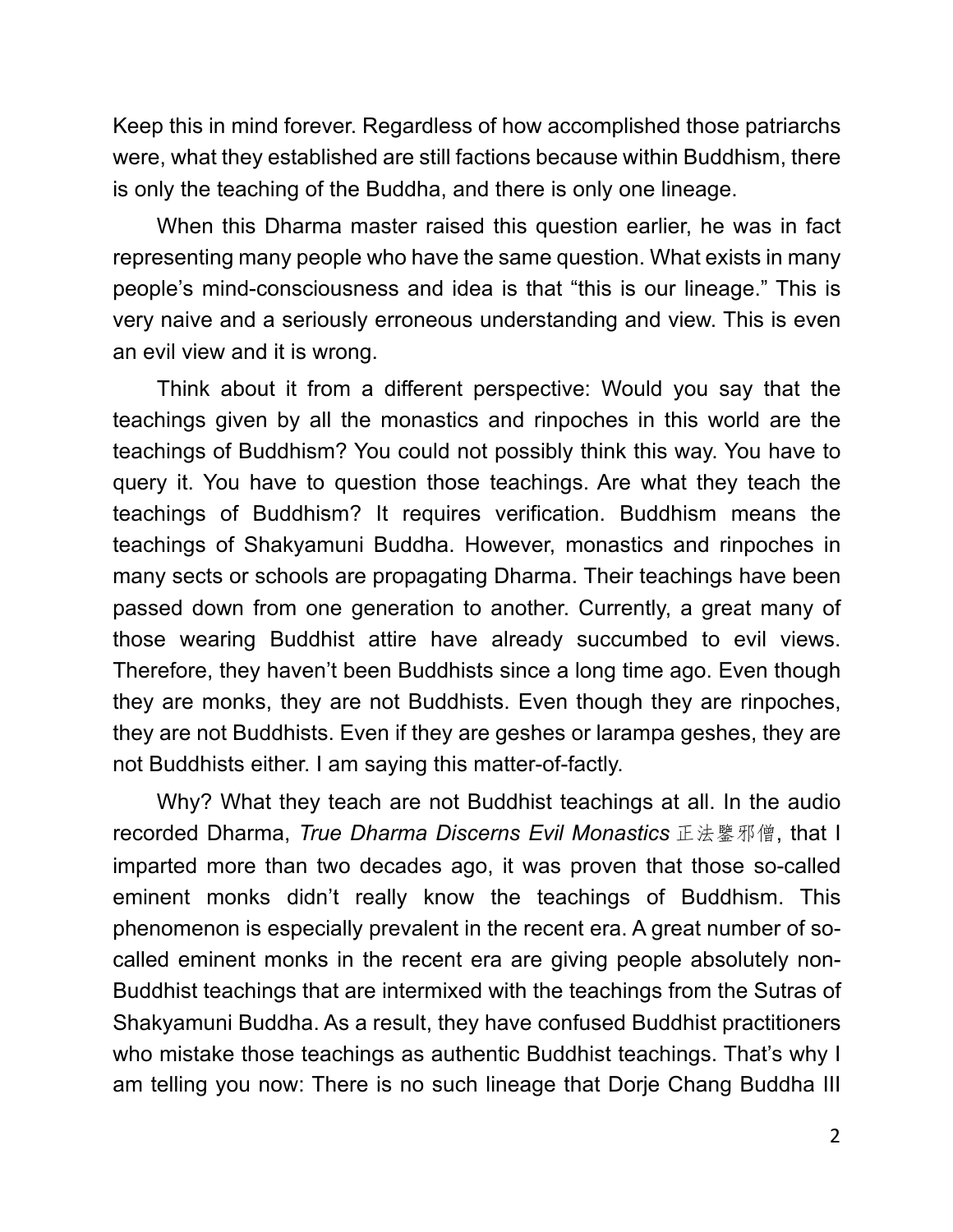learned from. I have no such lineage. All I have is Buddhism—the authentic and unaltered teachings of the Buddhas in the ten directions, and that is what I impart directly.

I am being recognized as Dorje Chang Buddha III. I am neither feigning to be nor naming myself Buddha. I do indeed know very well the Sūtrapitaka, the teachings of Shakyamuni Buddha as well as what was documented into the Sūtrapiṭaka by patriarchs after the Buddha entered parinirvāṇa. I clearly know that there are errors in the Sutras. The mistakes are there not because Shakyamuni Buddha misspoke. Instead, the errors were made when 500 Bhikṣus convened for four times at the Saptparni Cave, also known as the Seven-Leaf Cave, to compile the teachings of Shakyamuni Buddha into the Sutras. How could they not make mistakes doing that just from memory? Suppose I impart the Dharma today, and more than 10 years later, you transcribe what I said into text from memory, won't you make mistakes?

(Members of the congregation put their palms together and respectfully reply: Yes.)

If 500 of you discuss among yourselves, wouldn't it be completely chaotic?

(Members of the congregation put their palms together and respectfully reply: Yes.)

Therefore, there are many errors in the Sutras, but not because the Buddha misspoke. I have told you before, Shakyamuni Buddha predicted that certain people would become an Arhat, a Bodhisattva, a person of great wealth and noble status, a powerful statesperson, or even an emperor by a certain time in the future based on their particular merit. The Buddha often made such predictions.

However, people don't understand this clearly. Even Buddhists don't understand this clearly. The predictions made by the Buddha were correct. But all Buddhist disciples have misunderstood what the predictions meant. The Buddha said that if those Buddhists continued their current cultivation or followed their current path, then by the predicted time, they would become a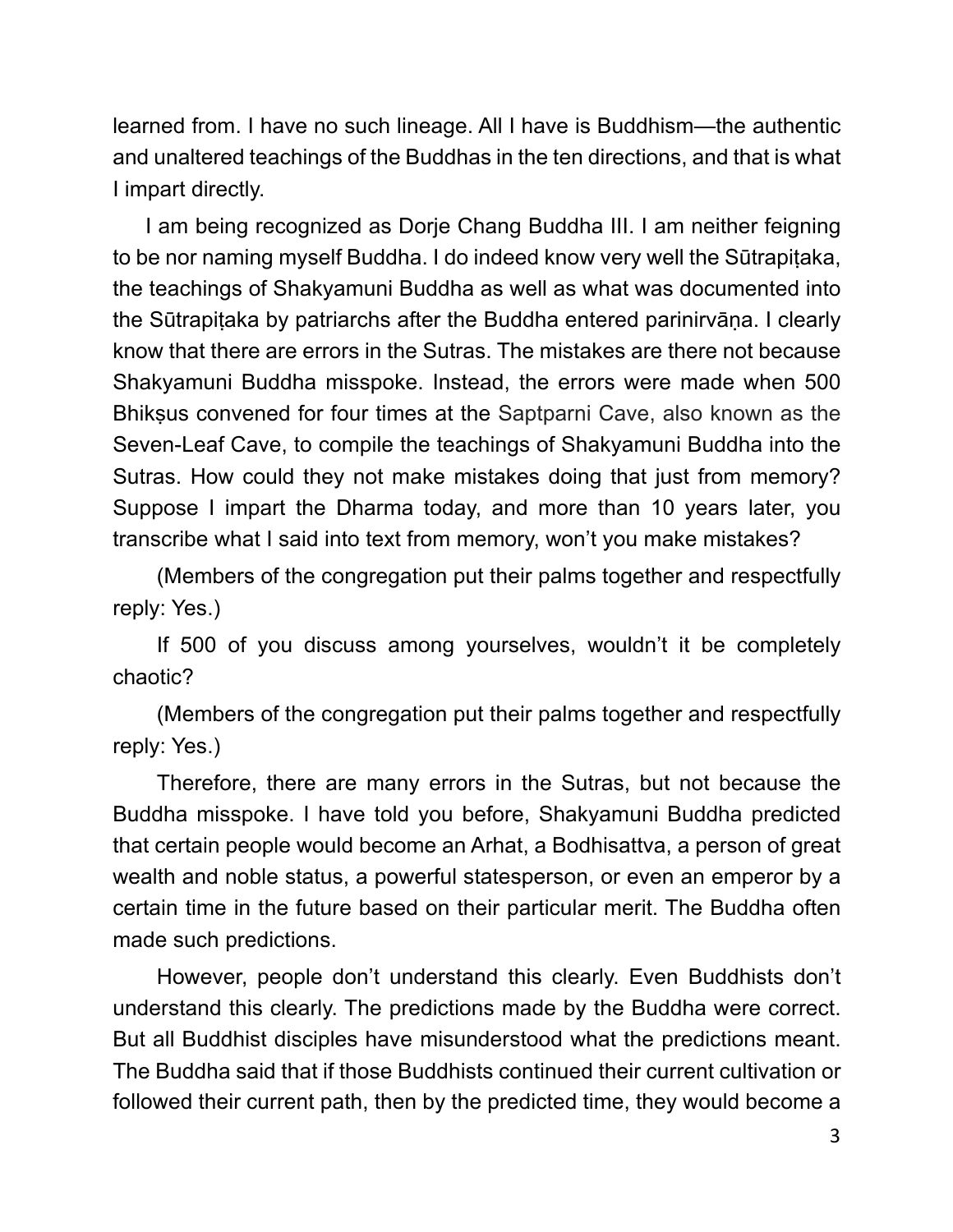Bodhisattva of a certain stage or an Arhat of a certain fruition level. The Buddha made many such predictions. What the Buddha said in the predictions was not wrong. Why wasn't it wrong? Because the Buddha had already said that the predictions were contingent on those people continuing to "practice the same way," "cultivate themselves the same way," and "do what they were doing." But how could Buddhists continue to do what they were doing at that moment? By the time they woke up the next day, they had already changed their ways. Once they changed, they would not accomplish what they were predicted to achieve. Do you understand?

(Members of the congregation put their palms together and respectfully reply: Yes.)

However, patriarchs of later generations completely misinterpreted the meaning. They all said that the Buddha had already predicted what would happen: Certain people would become great Bodhisattvas after a certain number of lifetimes. Many accounts like this were documented in the Sutras. But those accounts are in violation with the teachings of Shakyamuni Buddha. Why? Do you know why? It is called fatalism. Fatalism is a view that belongs to non-Buddhist sects and evil cults. Shakyamuni Buddha didn't expound views of evil cults. But such views do exist in the Sutras. What do you make of that? When the content of the Sutras was compiled by the monks and translated into Chinese or other languages by translators of later generations, mistakes were made. I can totally prove this point based on facts. Some Dharma that I imparted was given to some disciples to translate into English. Up till now each of those disciples has a different interpretation of what I said. Ten disciples would come up with ten contradictory translations. They couldn't translate the meaning accurately. To adopt any one of their versions would be problematic. Isn't that true?

(Members of the congregation put their palms together and respectfully reply: Yes.)

Speak louder.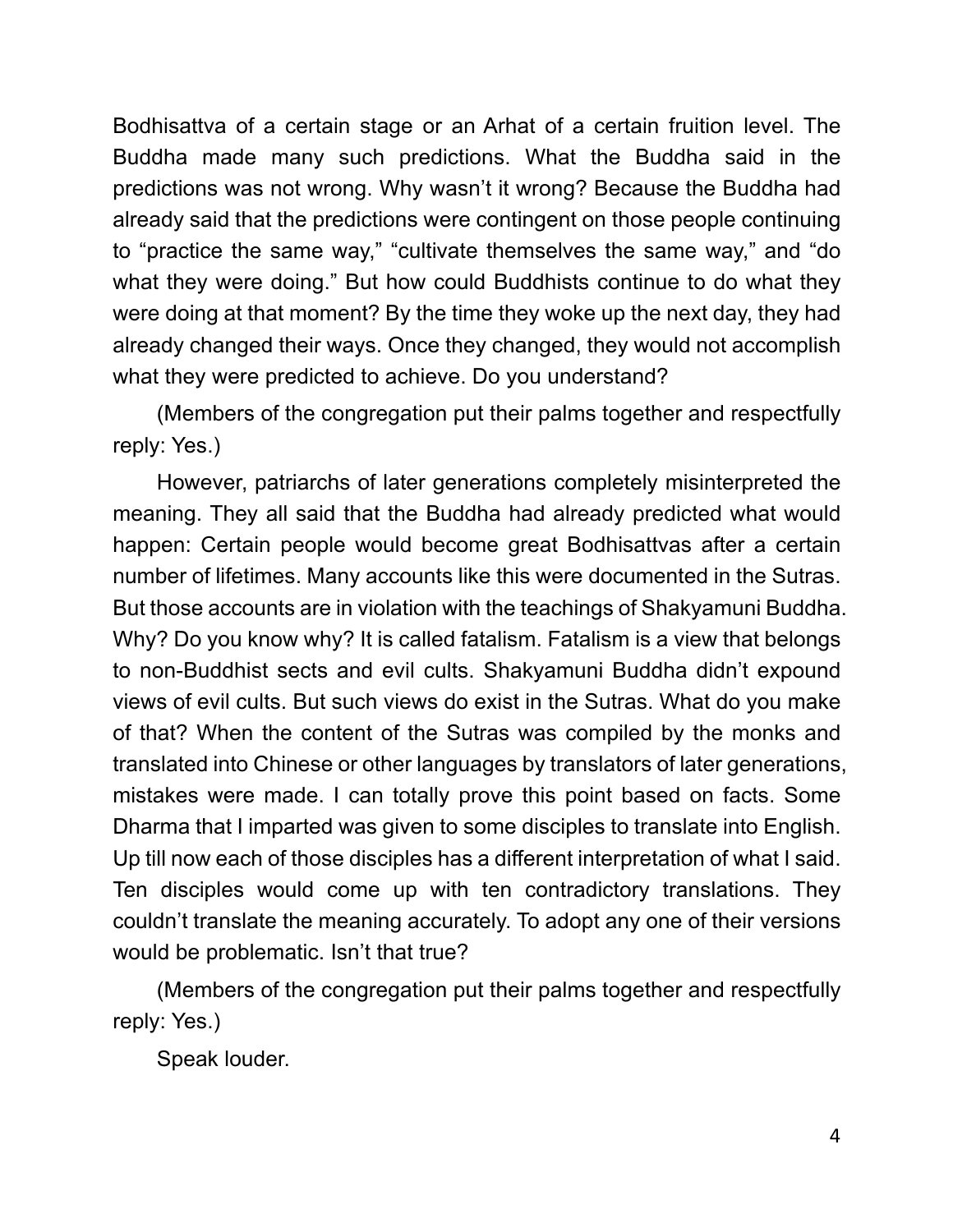(Members of the congregation put their palms together and respectfully reply: Yes.)

Why is fatalism a non-Buddhist view? It is because you must rely on cultivating yourself to attain accomplishment and liberation. If you were to follow the Sutras and adopt the views of the 500 Bhiksus or other translators as the standards you follow, then don't cultivate yourself and don't learn from Buddha. Why not? If you believed that according to the predictions of the Buddha, everyone will become a high-ranking official, or possess great wealth by a certain time and everything has been predetermined by fate, why bother learning. Isn't that so?

(Members of the congregation put their palms together and respectfully reply: Yes.)

Therefore, fatalism absolutely is not true. However, there are many accounts relating to fatalism and predictions in the Sutras. Such predictions and such Sutras absolutely cannot be followed because, if you believe in fatalism, you won't cultivate yourself. For example, if it has been predicted that a certain ordinary person will attain a fourth level fruition to become golden body Arhat when a particular Buddha comes and attains Buddhahood in this world, then why would this person cultivate themself? No matter how they cultivate themself, or how much effort they make, they still have to wait until that Buddha comes and attains Buddhahood in this world before they can attain the fourth-level fruition to become an Arhat. Why wouldn't they rather enjoy themself now, go gambling in Las Vegas, or spend all their time having fun at all kinds of places?

(Members of the congregation put their palms together and respectfully reply: Yes.)

Cultivation is so tiring! Yet, Shakyamuni Buddha spoke a great deal about cultivation and the application of the Six Paramitas in myriad practices. The Buddha told living beings to cultivate themselves under all circumstances. When you cultivate yourself, you plant the cause and reap the effect. You have to plant the cause in order to reap the effect. If you don't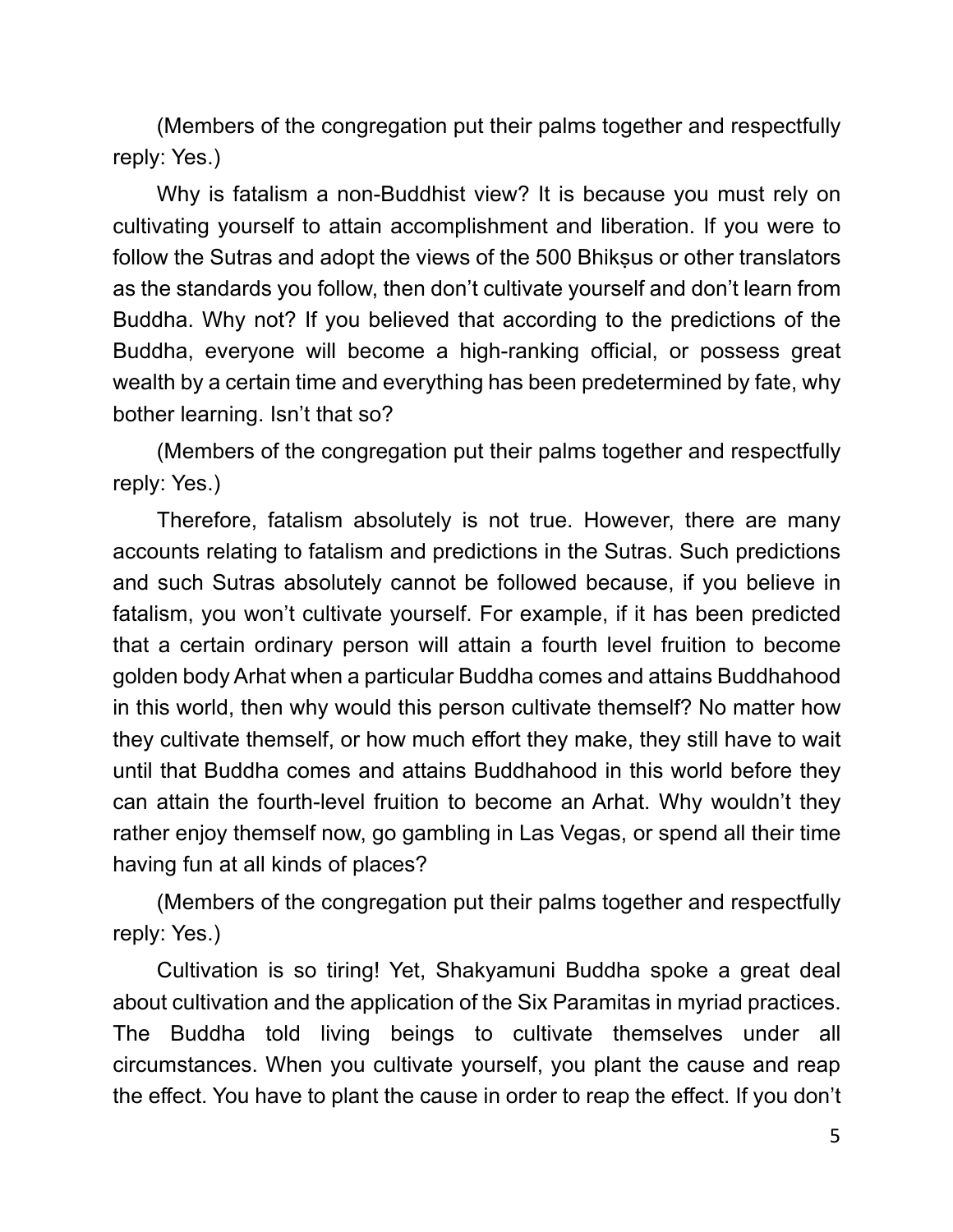cultivate yourself, you won't plant the cause and therefore you won't reap the effect. That's why in Buddhism, there is a very important term called "cultivate oneself by learning from Buddha 修行學佛."

Cultivation is to correct your conduct. What kind of conduct are you supposed to accomplish in your cultivation? You cultivate yourself to have the same conduct of the Buddha. That's why it is called learning from Buddha; you emulate the conduct of Buddha. You cultivate yourself by learning from Buddha. Your accomplishment and liberation are dependent upon your cultivating yourself by learning from Buddha, rather than indulging in fun and pleasure, becoming degenerate, and waiting for the day predetermined by fate for you to become a certain somebody. There is no such thing!

At this point, I want you to reflect upon this: Is cultivating yourself by learning from Buddha the truth, or are predictions based on fatalism the truth?

(Members of the congregation put their palms together and respectfully reply: Cultivating myself by learning from Buddha is the truth.)

Right. If predictions or fatalism is the truth, then there is no use cultivating yourself by learning from Buddha. Is that right?

(Members of the congregation put their palms together and respectfully reply: Yes.)

Of course, what I am saying is that this is the problem with the Sutras. Shakyamuni Buddha is tremendously magnificent. The Buddha never speaks amateurishly. The Dharma that Shakyamuni Buddha imparted is excellent because the Buddha is supreme. Buddha is supreme and omnipotent. However, as to how the teachings of the Buddha were compiled or translated by the disciples, that was something nobody could have controlled. Whether living beings deserve to enjoy such Buddha Dharma is dependent on the causality of whether they have planted the causes to reap such good retributions from their karmic conditions, karmic forces, and habituations. That's why, sometimes, neither the 500 Bhiksus nor the patriarchs of later generations can be blamed for the mistakes that they made. Rather, living beings are essentially not qualified to learn such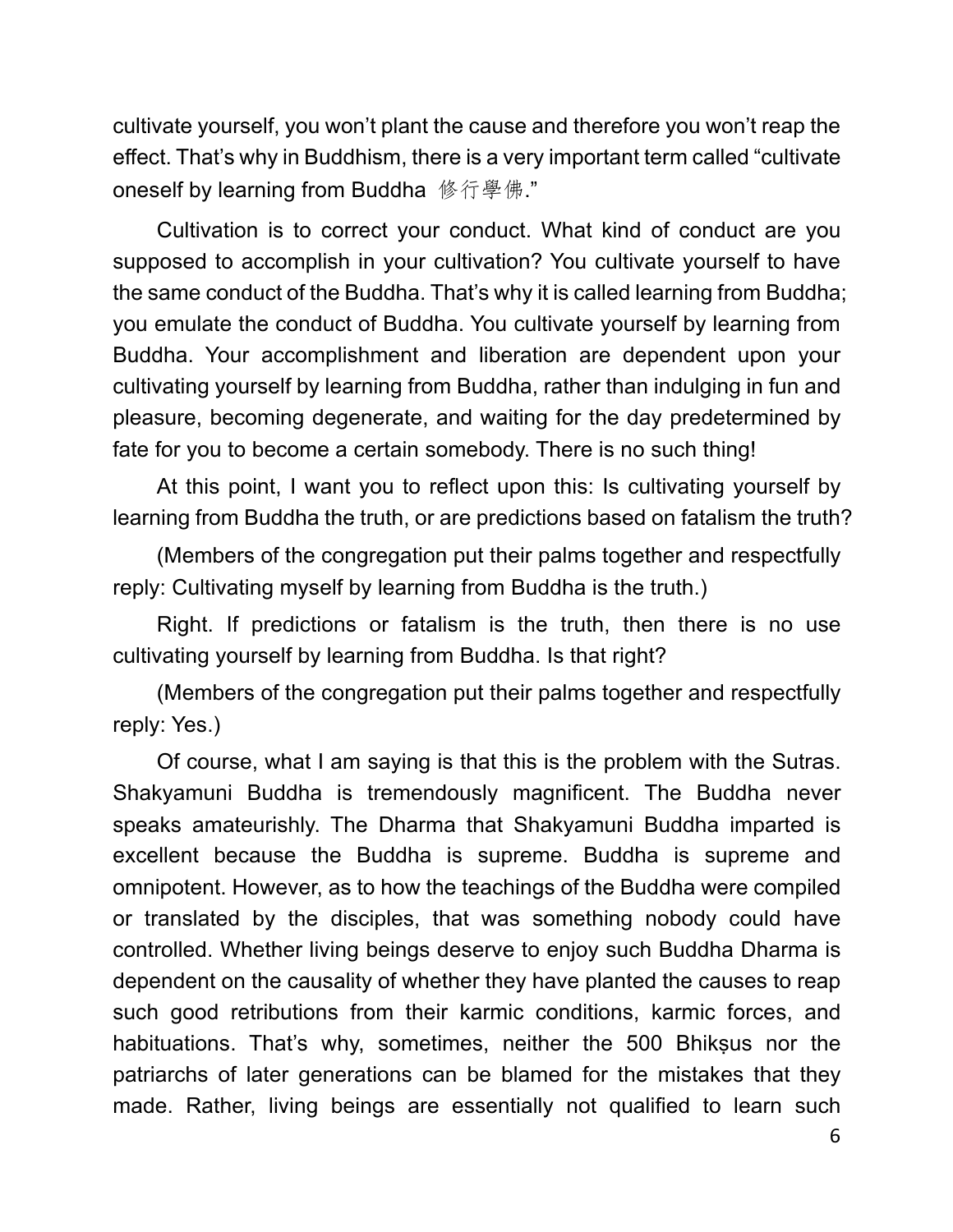Dharma, and therefore, all they can get are erroneous teachings. Just like in this Dharma Degeneration Era, whenever most renowned Dharma masters or famous rinpoches give a discourse, what comes out of their mouths are mostly evil teachings. They even openly slander the teachings of Shakyamuni Buddha, but they are not aware of it. They have no idea what they are talking about and they even think what they teach is pretty good.

You might ask if I also just slandered the Buddha. Did I just slander the Buddha?

(Members of the congregation put their palms together and respectfully reply: No.)

I am upholding the image and the true teachings of Shakyamuni Buddha. The image of Shakyamuni Buddha is bright. The only Buddhism is the teachings of Shakyamuni Buddha which are also the teachings of all Buddhas in the ten directions. They are exactly the same. There are no two truths, there is only one truth. Therefore, going forward, you must be aware that there is no such thing as "our lineage." The only lineage is the lineage of Buddhism.

(Members of the congregation put their palms together and respectfully reply: Yes.)

The only true Dharma is the teachings of the Buddha.

(Members of the congregation put their palms together and respectfully reply: Yes.)

Any other teachings are not the true Buddha Dharma. Some people say: "You must not use the term 'true Tathagata Dharma' because people in China are unhappy whenever 'true Tathagata Dharma' is mentioned." Once again, this is wrong. Those who lack knowledge don't understand what is meant by Tathagata. Tathagata is Buddha. Buddha is Tathagata. True Tathagata Dharma is the true Buddha Dharma, the true Dharma of Shakyamuni Buddha. What's wrong with saying true Tathagata Dharma? You do chant Fundamental Master Shakyamuni Tathagata, don't you?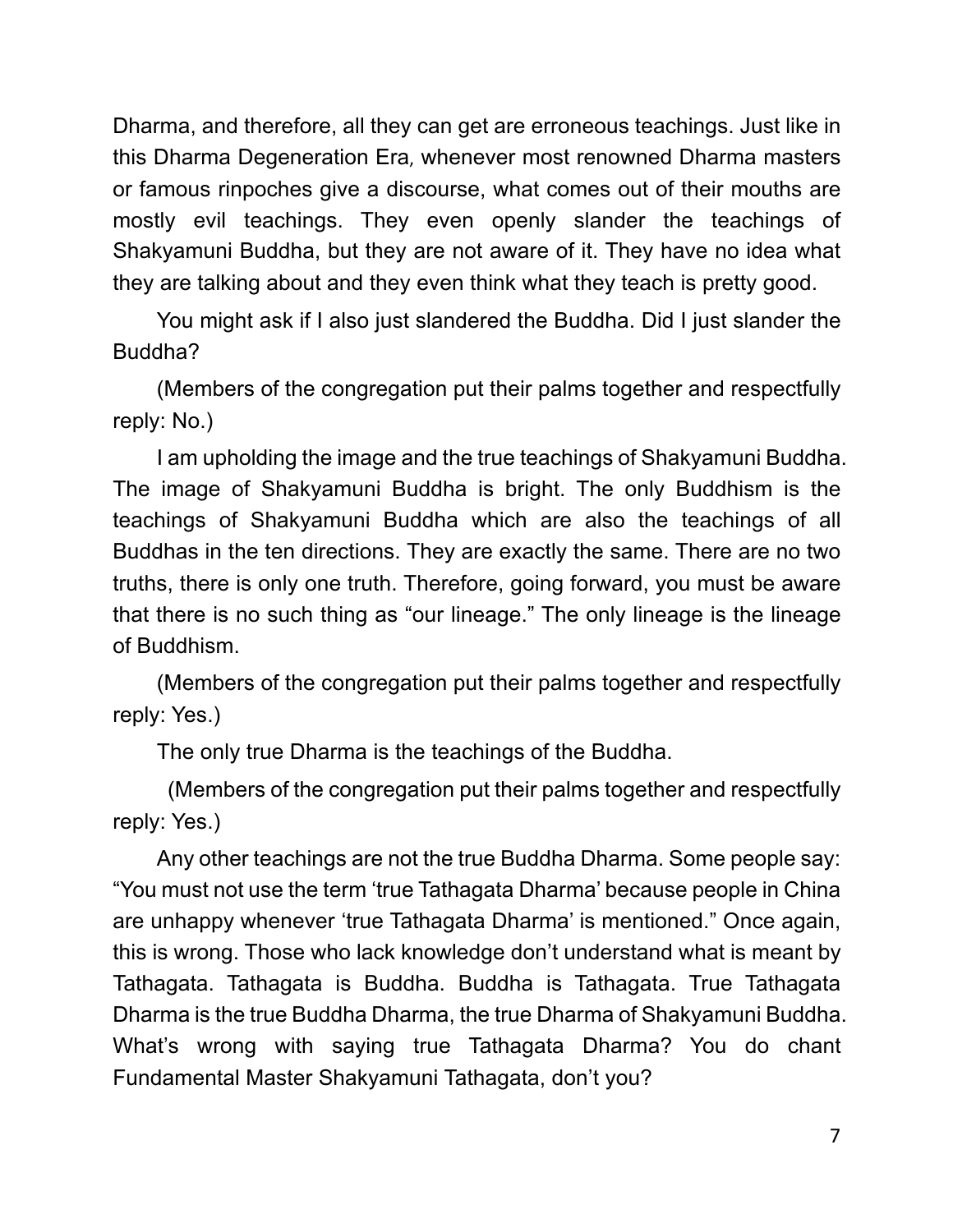(Members of the congregation put their palms together and respectfully reply: Yes.)

Now, I will also talk about one kind of evil view which is the evil view of ignorance. People with this evil view of ignorance are very pitiable. What am I referring to? Many people have this evil view of ignorance and all of those who hold this view are evil monastics, evil cultists, or evil persons. What do they say? They say: "Dorje Chang Buddha III does a great amount of Buddhist work. Why does He do so much Buddhist work? The only purpose is to control those of us who are learning from Buddha."

Buddhist disciples, it's time you wake up your mind. You can say that any Dharma masters, rinpoches, or any masters propagating Buddhism want to control you for the sake of their own interest. You might say that even though it may not be entirely true. If you say that Dorje Chang Buddha III controls you, that is correct. I do control you. Listen clearly. Because when every person, every Buddha or Bodhisattva wants to do something, there must be a purpose. When I do something, I also have my purpose. What is my purpose? I tell you very clearly: My purpose is to control and restrain the evil side of you, so that you can turn your evil views into good karma. Your evil views are your habituations, and conduct of your body, speech and mind that is harmful to people and living beings. The purpose is for you to stay far away from negative karma, and welcome good karma into your life so that you will have perfect good fortune and wisdom, and attain accomplishment and liberation. This is my purpose.

What do I gain from that? What I gain is completely different from what all the other masters or Dharma masters gain. At the very least, they seek merit, offerings from disciples, or personal benefits from propagating Dharma, setting up mandalas, building monasteries, temples, or Dharma centers. What I seek is just the opposite. What I want to do for all Buddhists is to enable you to correct your viewpoints about your own bad habits. For this purpose, what I get in return is staying here until two, three, or four o'clock in the morning. I receive people at the other Mandala during the day and come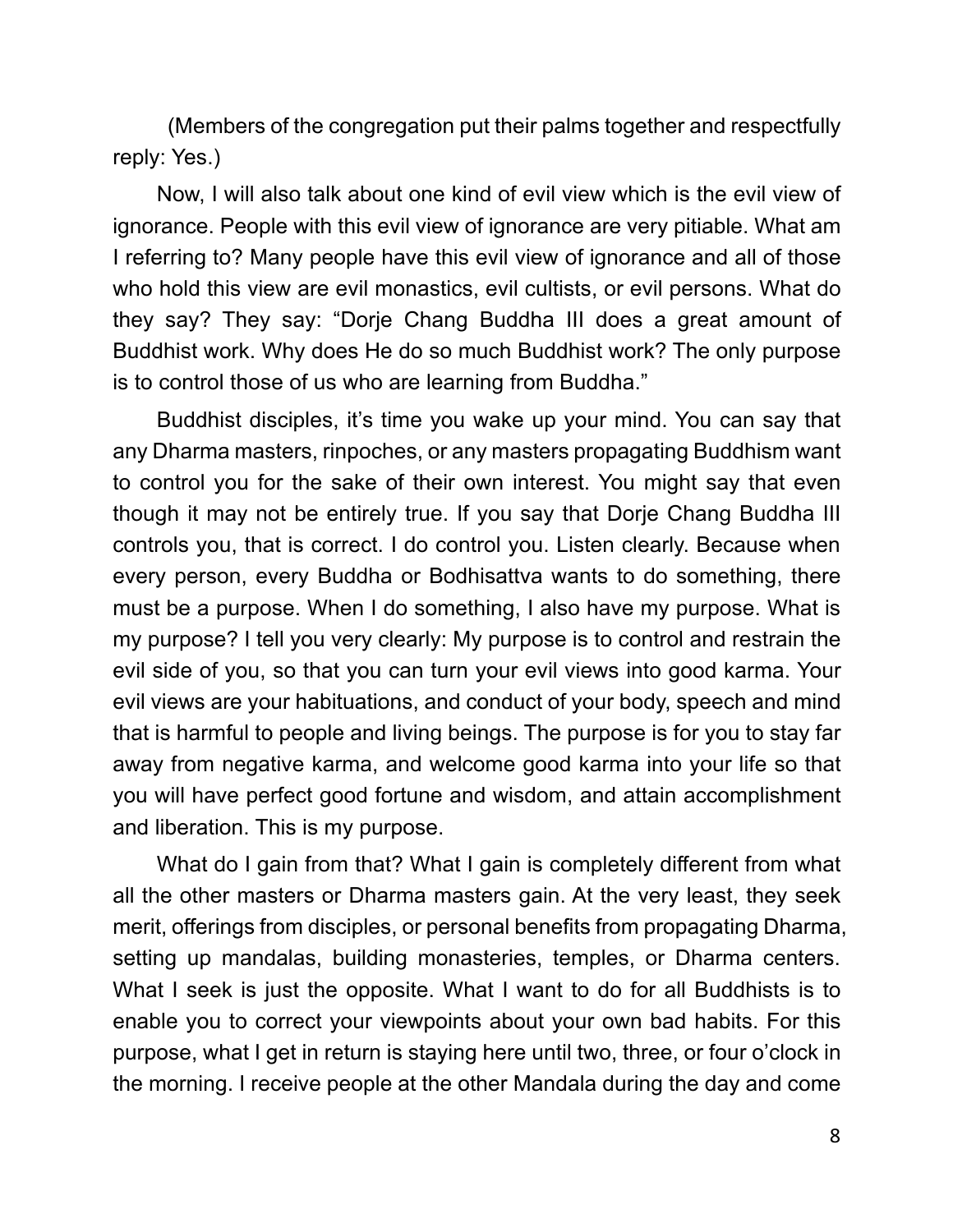here in the evening. I am utterly exhausted. There is no falsehood in what I say. You hear me, monastics. Sometimes, I say sometimes, the monastics don't even prepare any food for me. Sometimes, I work tirelessly until after 3am and I am exhausted, I just drink some water at that time of the night and that's all. That is a fact.

My purpose is to enable you to stop developing your bad habits and turn those into good karma, for you to become a good person, attain accomplishment and liberation and eventually become a holy person. What I get in return is exhaustion, and suffering. I don't even accept an offering of one penny. I don't want any benefit. This is what I gain from having such a purpose. Disciples, there is only one such person in the world and that is me. There is no other.

(Members of the congregation put their palms together and respectfully reply: Yes.)

This is a fact. Could anyone be that stupid? You might think: "How stupid and without wisdom Dorje Chang Buddha III is, getting Himself so exhausted yet still wanting to give of His utmost." I am not doing it for my own sake. I am giving it for all the Buddhists. I am giving you all the benefits and picking up all the torment for myself. Disciples, have you thought about this? Could Dorje Chang Buddha III be that stupid? No! I am very clear about this. I don't have to care about you at all. I don't have to receive any people at all. I could be free and relaxed, travel around the world, totally enjoy myself and become indulgent. I could be very happy. Why do I come here straining my voice speaking to you? Why?

Some evil persons say, "You see, this is how Dorje Chang Buddha III is controlling us. He does so much Buddhist work in order to control us. That day, He gave us holy amrita pills  $\pm \bar{\mathbb{B}} \times \mathbb{A}$ . Aren't those holy amrita pills used for controlling us?"

Speaking from a different perspective, what do I control you for? Controlling you only brings misfortune and suffering to me. To put it bluntly, if not for having the mindset of Dorje Chang Buddha III, I wouldn't bother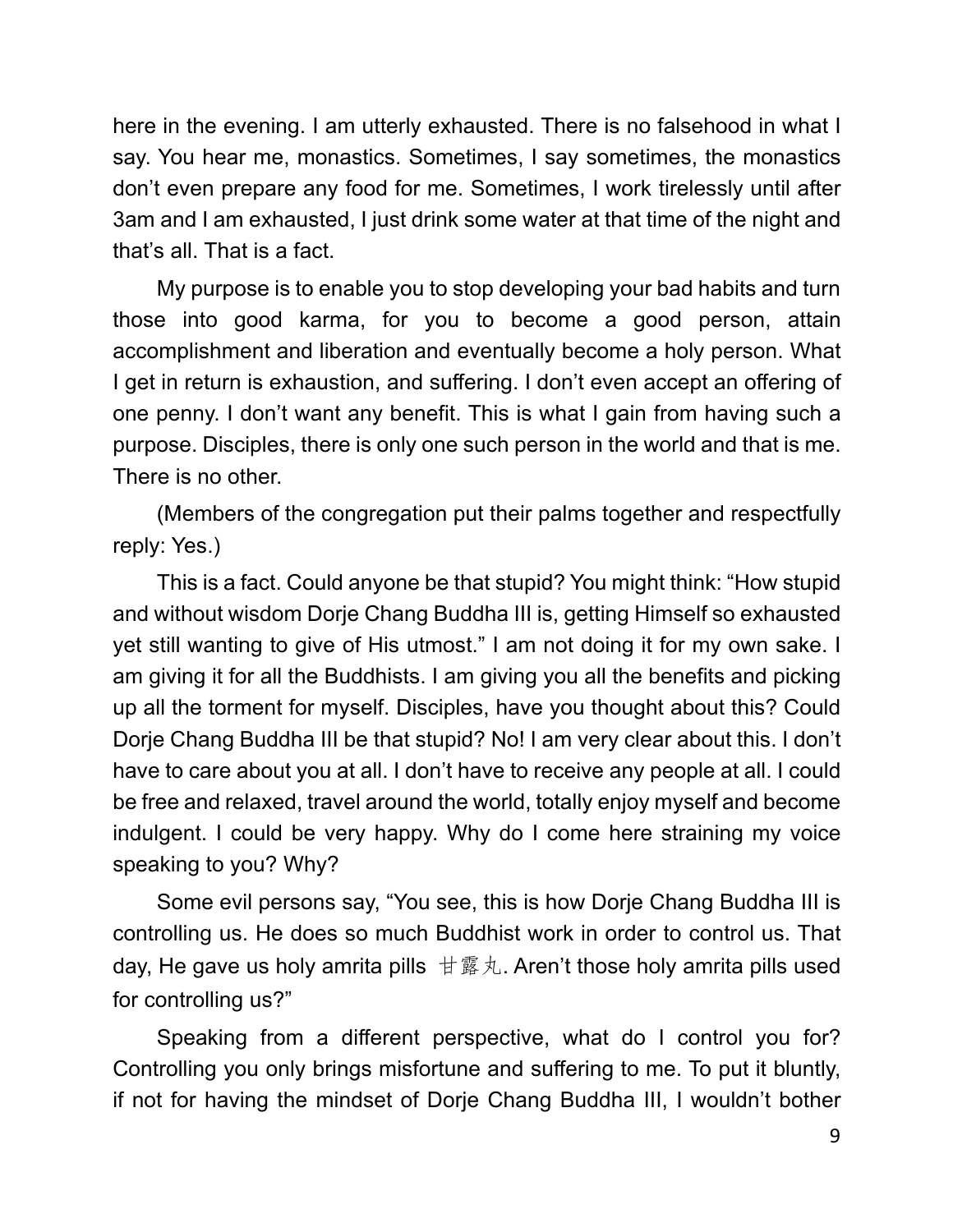wasting my effort! Why do I want to control you and bring myself misfortune? Am I right?

(Members of the congregation put their palms together and respectfully reply: Yes.)

The crucial thing is I have not taken anything from you. You must understand this.

(Members of the congregation put their palms together and respectfully reply: Yes.)

However, there are plenty of devout disciples here. Even though there are not so many people here today, quite a few have been extremely sincere in wanting to make offerings to me. I will tell you that today, disciples. In the past, when I was in Chengdu, Zhengda 證達 also did her utmost to make offerings to me. I didn't accept. Is that true?

(The disciple Dharma Master Zhengda puts her palms together and respectfully replies: Yes.)

Huishan 慧善 thought of every way to make offerings to me. She even got me a bank card. Did I take it? Tell everyone.

(The disciple Dharma Master Huishan puts her palms together and respectfully replies: No.)

That's right. I am only talking about those who are here.

This disciple here, Sheng Miaoshan  $\stackrel{.}{\mathbf{\mathbb{R}}}\stackrel{.}{\mathbf{\mathbb{H}}},$  is also very devout. He wanted to offer all his money and wealth to me. I openly tell you that his wealth is over RMB100 million. I absolutely rejected his offering. Is what I say the truth?

(The disciple Sheng Miaoshan puts his palms together and respectfully replies: Yes)

Did you hear that? I didn't accept a penny. The other day, after realizing that he couldn't find a way to make offerings to me, he spent tens of thousands of dollars to buy a diamond ring. I told him I would not accept it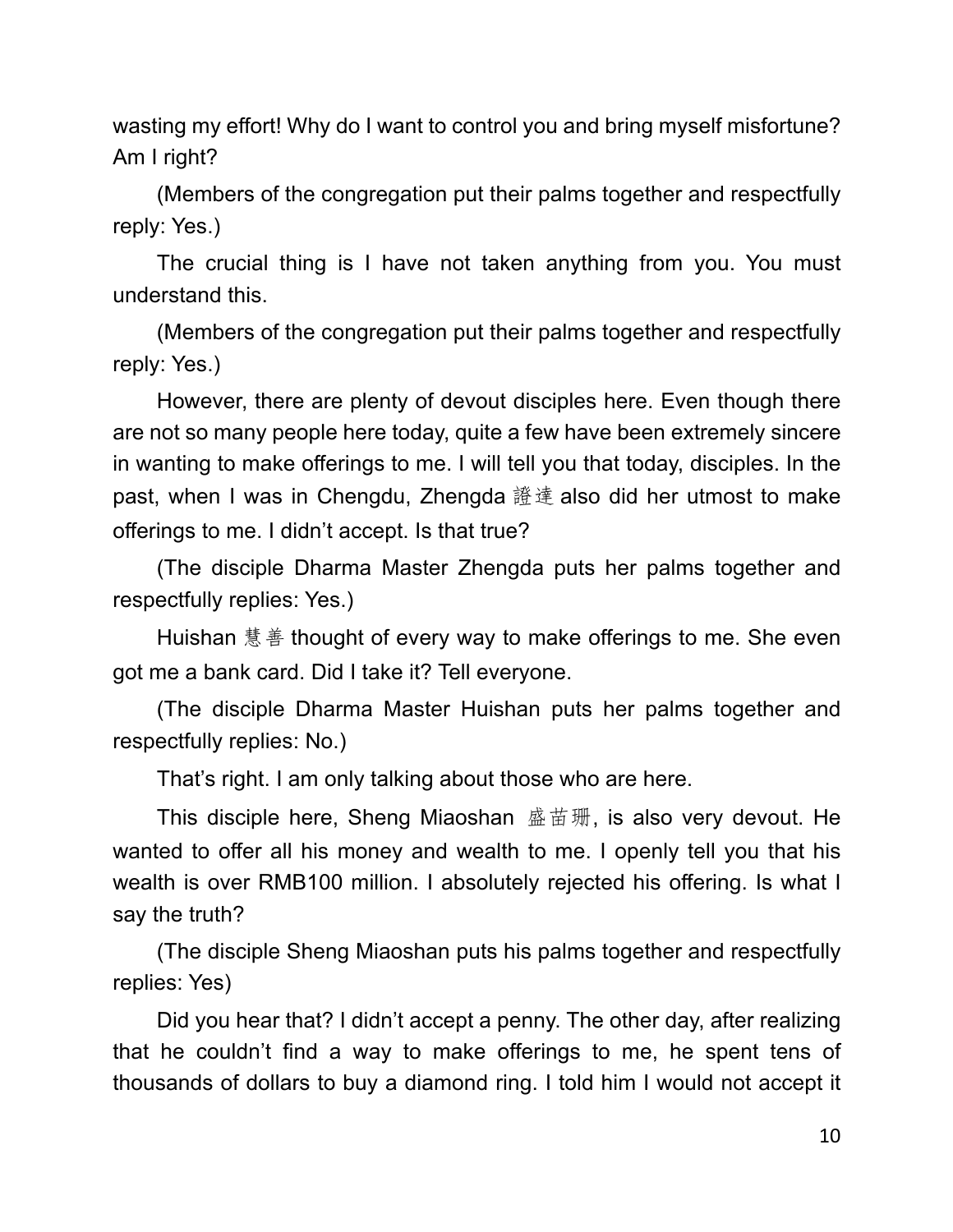and there was nothing he could say to convince me otherwise. So, he asked other disciples to persuade me on his behalf. I told them that was futile. As your master, I am here to serve you. I don't control you. What I do is edify you. Although I am edifying you, I am also bringing exhaustion and torment to myself. Is there such a master in this world? Is there?

(Members of the congregation put their palms together and respectfully reply: No.)

I didn't force you to say this. What I said above is the fact.

Of course, you would say: "But some Dharma masters want to build temples and do Buddhist work. Is it wrong for them to do such things?" I must say, as long as those Dharma masters act in accordance with true Buddha Dharma, building their temples and doing Buddhist work are correct. Acting in accordance with the true Dharma of the Buddha and doing Buddhist work are what a Buddhist disciple should do. However, do not apply the same consideration you have for Dharma teachers and rinpoches to me, I don't need your offerings. All you have to do is to save living beings, benefit living beings, help living beings, and bring people to listen to the audio recorded Dharma Discourses. By doing so, you will be establishing merit. Shakyamuni Buddha has stipulated that when you make offerings to the Three Jewels, you are plowing the field of good fortune. That is certain. You are definitely plowing the field of good fortune when you make offerings to the monastics. Otherwise, you won't be able to plant good causes; you won't be able to plant the seed of enlightenment. Therefore, building temples and doing Buddhist work with sincerity are the correct things to do.

However, you must clearly know that there are many evil masters nowadays. The whole world is full of evil masters. Among 10,000 masters, more than 9,990 are evil masters. That's why you could easily fall prey to them. You cannot make offerings to evil masters. You will be ruined if you do. If you make offerings to them, then you will be helping evil people do bad deeds, rather than helping good people and building merit. That is very important.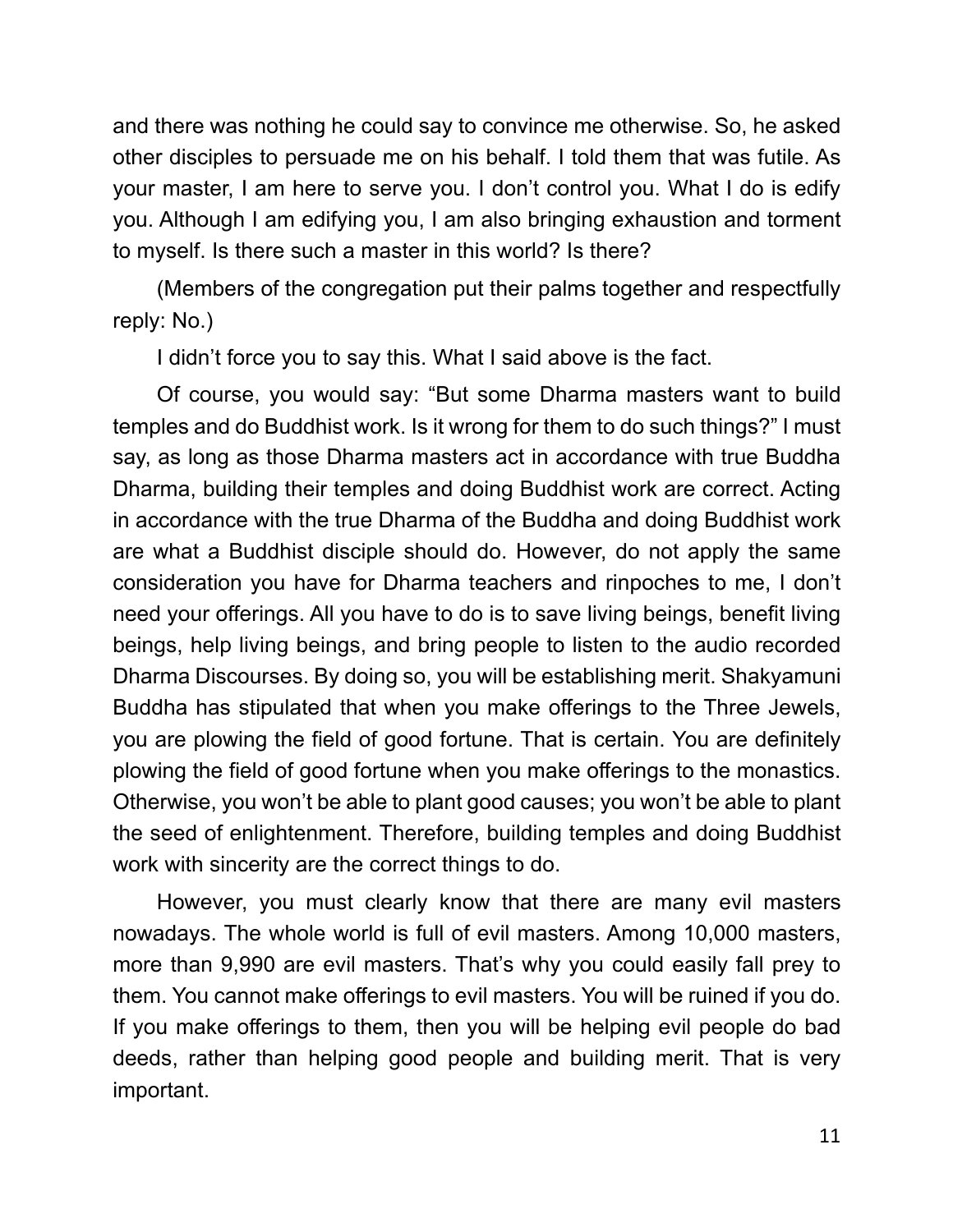You would then say: "Now we know. Our Buddha Master Dorje Chang Buddha III is the most correct. So many Dharma Discourses are given by the Buddha." I have already said that I made the vow to not accept any offerings. Therefore, don't consider making offerings to me. All that I am doing is exerting myself to serve you voluntarily. This is what you need to understand.

I also want to tell you, Buddhist disciples, I don't want this many people to come here either. I truly cannot handle so many people all the time. From now on, if you are not a very devout disciple, don't come to see me. Just listen to the Dharma Discourses. Once you have understood the Dharma Discourses and learned them well, then you can come. My goal is to enable you to attain accomplishment and liberation. What I would be most happy about and want the most is for you to attain accomplishment, attain liberation, and have happiness. Your accomplishment will be your offering to me and to Buddhas in the ten directions. Buddhas in the ten directions do not need any offerings and neither do I. But once you have attained accomplishment, you can save living beings, benefit living beings and help others, so that the entire society and the whole world will become auspicious, prosperous and blissful. That's why Buddhism is most perfect and great. That's why I hope everyone will listen repeatedly to the audio recorded Dharma Discourses to truly understand Buddha Dharma and ingrain it in you. Human life is impermanent, miserable, and absolutely meaningless, disciples. Time passes by very quickly, in the blink of an eye, you will become very old. Suddenly, you are in your sixties, seventies, or eighties. Then you won't be able to do anything.

Besides, no matter how wealthy you are, once you die, you will no longer have any wealth. You may say, "It doesn't matter. My family is prepared to burn spirit money for me." I tell you, money is of no use when you are in the intermediate state  $\psi \notin \mathbb{R}^1$  or when you transmigrate to another realm. If you

 $1$  "Intermediate state" is "antar $\bar{a}$ bhava" in Sanskrit, "bar-do" in Tibetan, also called the "transitional existence."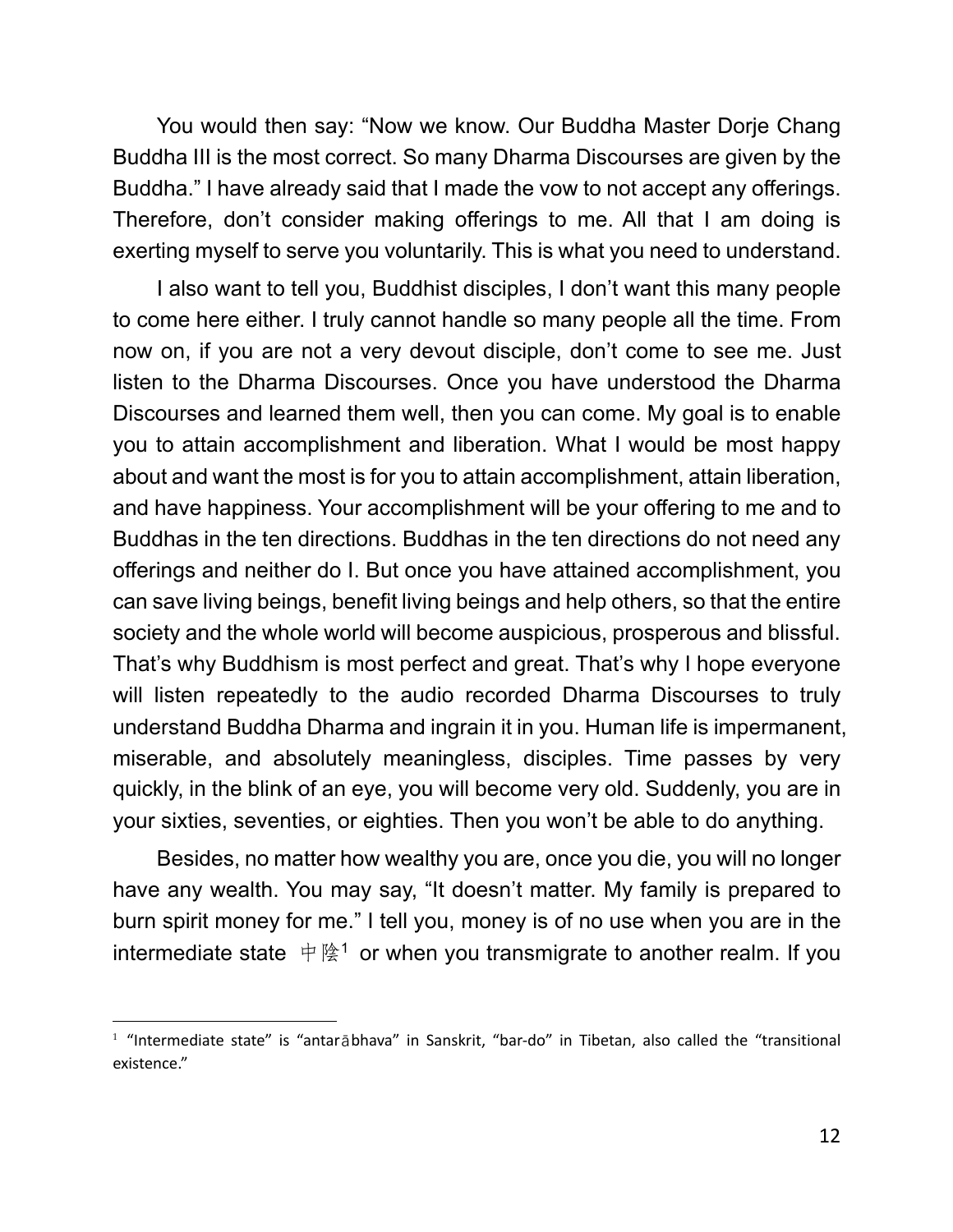transmigrate to the ghost realm, there are no hotels or restaurants, and money is useless. All you have is loneliness and suffering. You will be dreadfully hungry. You will be a complete mess. It is just like the saying: "There are no hotels in the netherworld, where is home for me tonight?" The moment you stop breathing, you are dead. There are no hotels on the way to the netherworld. Where are you going to stay tonight? Where are you going to eat?

At that time, you will have nothing except agony and fear. Even if you transmigrate to the animal realm, do animals use money? By then you will truly be controlled, you will truly be slaughtered. If you become a sheep, by a certain time, you will be skinned and slaughtered. If you become a pig, by a certain time, you will be killed. If you become a chicken, without me saying, you can imagine what you will experience. All these animals have to suffer from being slaughtered. If you become a bird, you will be so pitiable because after one meal you don't know where the next meal will be. If you eat living beings such as insects, you continue to commit sins. After eating a mouthful of food, there is no more. You still have to feed your baby birds. All you have is fear and nothing else. You have nothing at all. If you become an ant, you will be so terribly pitiable. When a storm comes, you will be drowned instantly. If you live in a high enough place, perhaps you can survive if the water recedes quickly. All the ants living in the lowlands will certainly die. Have you thought about how pitiable living beings are?

You would say: "I won't become an animal. I am good because I am a Buddhist disciple." I just want to say one thing to you. I talked about causality earlier. If you haven't planted the cause, you won't reap that effect. How many lives have you killed? Do you know? Have you ever caused living beings to die for your own sake? You must repay every one of those lives because cause and effect are matched. Do you think you could still become a human? By then, you cannot even find Dorje Chang Buddha III because you will be in another realm. I certainly don't want to come to this world again, because I don't want people to say that I come to control them. What you called controlling is simply me bringing misfortune to myself. There is only